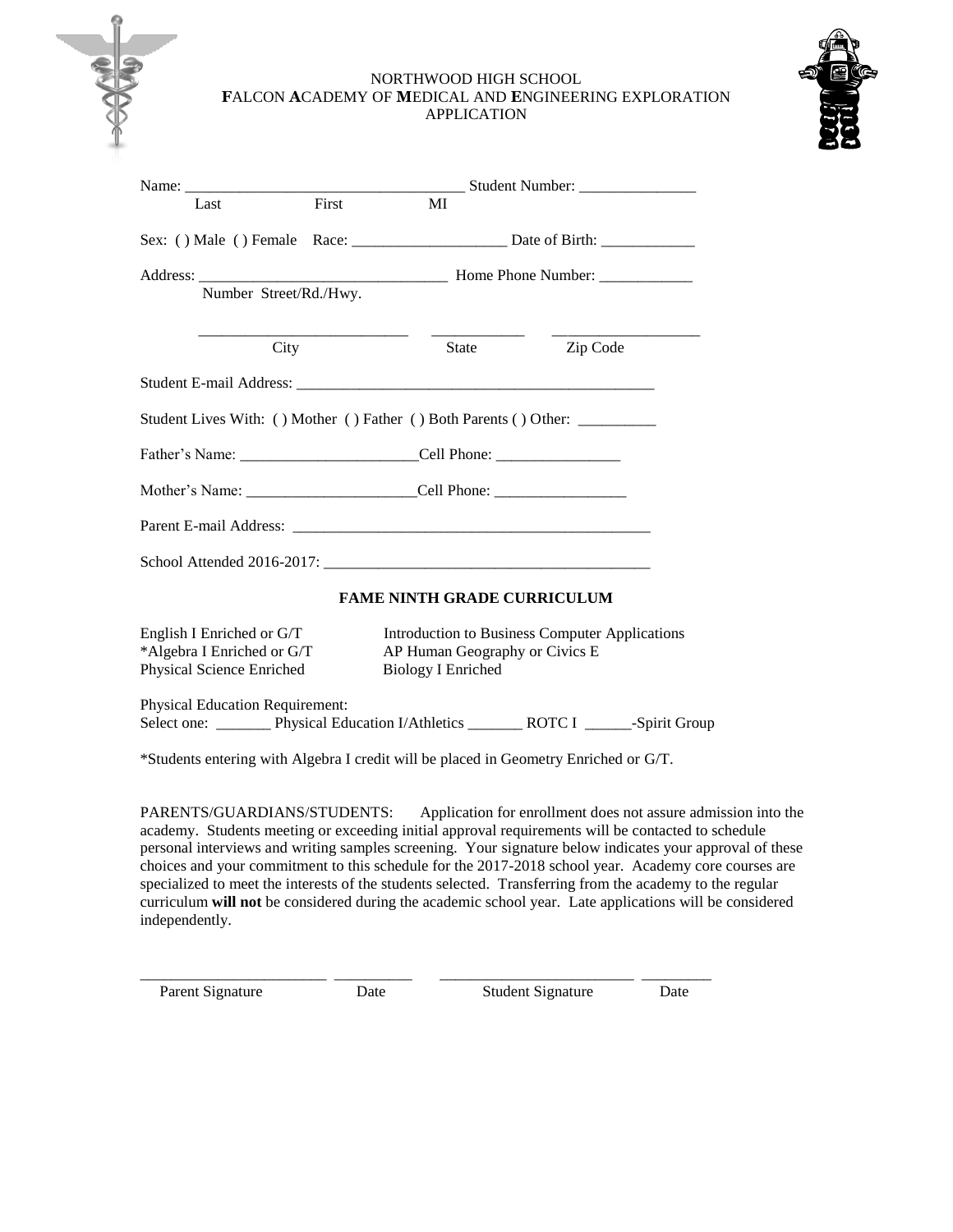

# FALCON ACADEMY FOR MEDICAL & ENGINEERING EXPLORATION

# Application Packet 2017 - 2018

# *Class of 2021* **Application Folder Checklist**

- **\_\_\_\_\_\_ Application Form completed**
- **\_\_\_\_\_\_ Student Letter**
- **\_\_\_\_\_\_ Parent Letter**
- **\_\_\_\_\_\_ Recent school picture of applicant**
- **\_\_\_\_\_\_ Resume**
- **\_\_\_\_\_\_ Letter of Recommendation**
- **\_\_\_\_\_\_ Most recent report card**
- **\_\_\_\_\_\_\_FAME Contract**

**\*\*Please submit all in a folder to the Northwood High School Counseling Complex**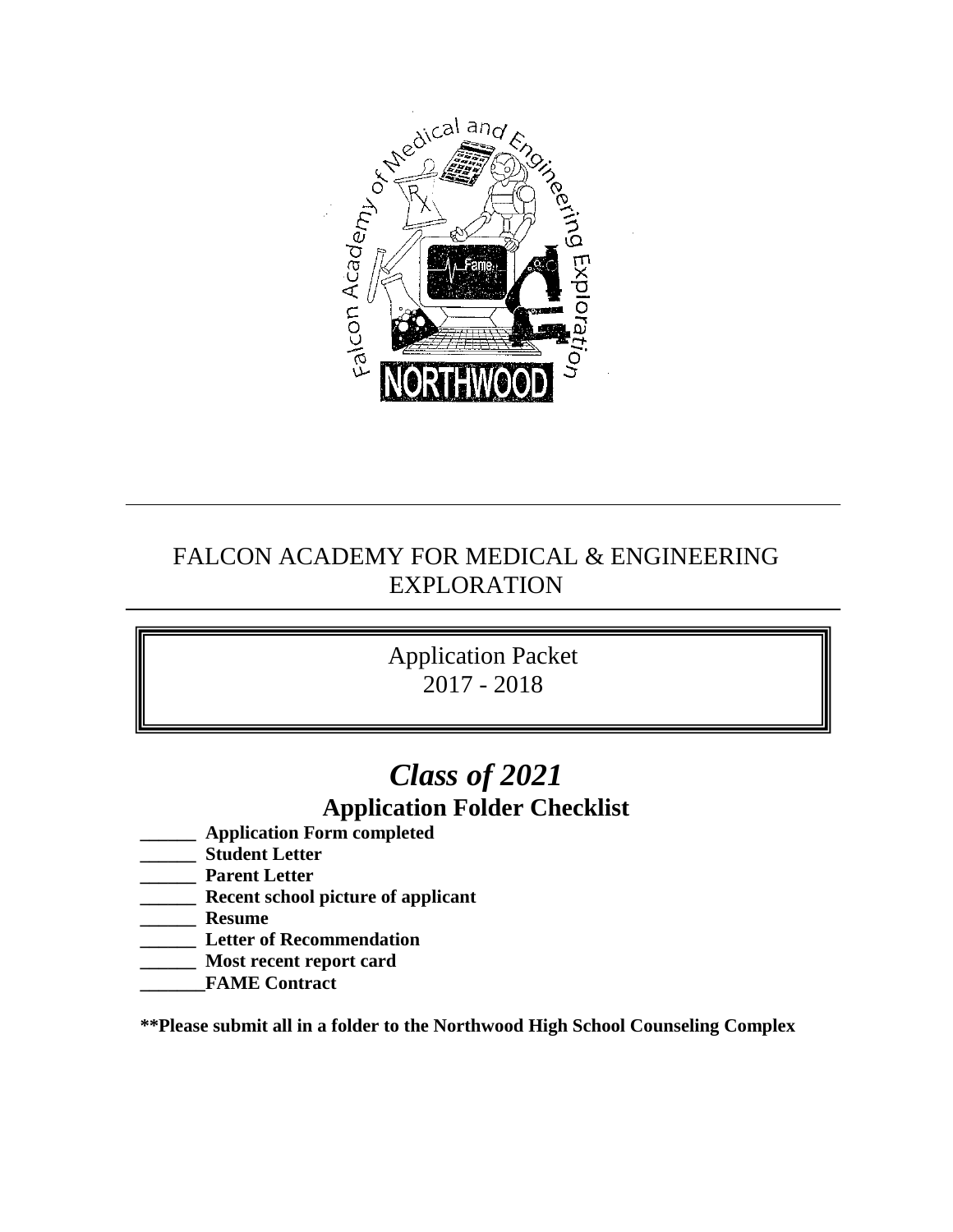## **Dear Parents of 8th Grade Students:**

 The Northwood High School Falcon Academy for Medical and Engineering Exploration (FAME) enters its thirteenth year of providing unique career exploration experiences coupled with technology-rich and academically challenging science, math, and health science courses of study. FAME is currently recruiting its next freshman class, the Class of 2021.

 While FAME may not be the right program for every student, it does provide a variety of unique learning and investigative career experiences within a small, closeknit environment. Annually, students apply what they have learned in coursework to research career avenues. Our program is designed to ensure a level of rigor that major colleges and scholarship programs encourage and enlist.

 Extensive opportunities for specialization in math, science, and applied sciences, such as medicine, engineering, biochemistry, robotics, and computer science encourage each student to explore and apply their intellectual talents through individual research and internship, thereby promoting an enriched learning environment for students.

 This application packet contains important information for all  $\hat{8}^{th}$  grade students/ transfer students and their parents to review and possibly complete. Should you decide this program is right for your student's future educational goals and aspirations, apply now!

 Completed applications are due by Friday, March 24, 2017, by 4:00 p.m. in the Counselors' Office at Northwood High School. If you are seeking a learning environment that supports academic work towards a career in science, health science, math, engineering, or simply a specialized small school environment in conjunction with a variety of co-curricular activities, FAME may be the program for you. We hope you and your student will seriously consider applying to our program. We look forward to meeting you during upcoming evening Parent Information Nights. Please contact us with any additional questions you might have.

Sincerely,

R. Semmes, *Freshman Counselor Darlene Simons, Principal*

### **2017 – 2018 School Year Application, Selection, & Transfer Policies** *Information to Note!*

- $\triangle$  The FAME application and selection process is competitive, involving grade, behavior, & discipline review, math/science scores on the Explore test or a comparable assessment, teacher evaluation, a writing sample, and a student/parent interview. Therefore, all students must go through a standard process for consideration.
- Students who enter FAME without completing Algebra I will enroll in Algebra I as a 9<sup>th</sup> grader and concurrently in Geometry and Algebra II at the  $10<sup>th</sup>$ grade level.
- Only students who reside or will reside in the Northwood attendance zone or those who receive approved transfers by CPSB will be accepted.
- 8  $8<sup>th</sup>$  Grade Students currently living in NHS attendance zone: FAME will accept applications only from January 2017 through March 24, 2017, for the next year's freshman class. This will be the ONLY chance to apply for  $8<sup>th</sup>$  graders. Except for late applications, as described below, we will not accept any after this date. Following completion of the application process, appointments from this pool are offered in April.
- $\div$  8<sup>th</sup> Grade Students currently living in other attendance zones may apply during this time frame if the student will move to or will otherwise qualify for the NHS attendance zone no later than July 15, 2017. Documentation of residence change or transfer request paperwork will be required. Otherwise the student will be treated as a move in, not a transfer student (see below)
- 8 th Grade Non-Public/Home Schooled students: The polices above also apply to  $8<sup>th</sup>$  grade students who are residents of Caddo Parish School District but who attend nonpublic schools or who are home schooled. All non-public/Home Schooled student applicants must fully meet all registration requirements for NHS and present official transcripts to the NHS ninth grade counselor prior to appointment. July 15, 2017, is the designated deadline timeframe for completion of this requirement.
- Late Applicants: Appointments will be made from this pool on a space-available basis only in May-July; move-ins will be given priority over late applicants.
- $\bullet$  Summer Move-ins: From May 1 through the first day of school of each year, **FAME** will accept applications only from students who move into the NHS attendance zone. Appointment will be made on a space-available basis only in late-July/early Aug.; move-ins will be given priority over late applicants.
- Transfers out of **FAME** will be considered during the spring each year. Students accepting appointment into **FAME** will be bound to the terms of a full-year contract and class schedule.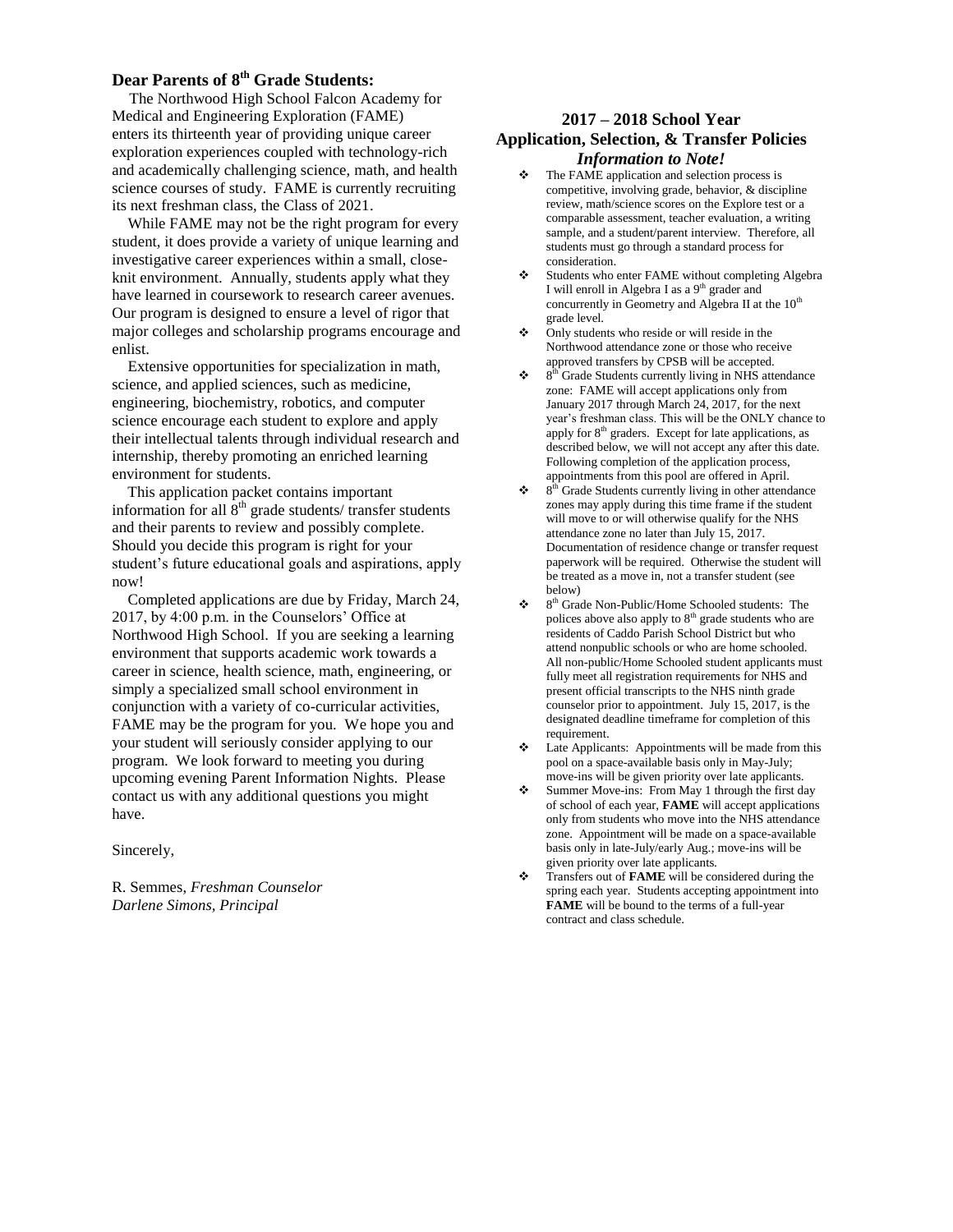## **+Class of 2021 Application Process/Timeline**

#### **Eligibility:**

- **1)** All students who will be in the 9<sup>th</sup> grade at Northwood High School in August 2017, are eligible to apply for the FAME Class of 2021.
- **2)** Any student who enters Northwood High School, has an interest in FAME and is a sophomore, junior or senior will be allowed an opportunity to apply for admission upon entering. They will have one week from admission date to make a request and complete an application for consideration.

\*\*\*All students are provided equal opportunity to enter the Academy.

#### **Qualifications for consideration:**

- An overall 2.5 average in middle school with a minimum C average or better in math and science courses.
- $\div$  60<sup>th</sup> percentile or better on standardized test scores
- 85% average and credit in Algebra I for the eighth grade or student will be required to enroll in Algebra II and Geometry during the tenth grade to continue in the Academy program.

*\*Those who fall slightly below these qualifications may still apply, and seek, probationary/provisional entrance into the Academy for a preset timeframe at which time recommendations will be made by the Academy staff for full status or dismissal from the program.*

- Private school/home school applicants will take parish-required standardized tests which will be reviewed as part of the entry criteria.
- Nationally recognized Standardized Achievement Tests will be taken into consideration of the application for all public, private, and home school applicants. A standardized math/science/reading assessment will be a part of the application process. In some instances probationary/provisional admittances are accompanied by mandatory attendance at summer school requirements.

| <i><b>Experience Exements</b></i>           |                                                                                             |  |  |  |  |  |
|---------------------------------------------|---------------------------------------------------------------------------------------------|--|--|--|--|--|
| <b>Application Folder</b>                   | <b>Completed Application form and packet to include:</b>                                    |  |  |  |  |  |
| <b>DUE March 24, 2017</b>                   | *Application Form                                                                           |  |  |  |  |  |
|                                             | * Recent school picture                                                                     |  |  |  |  |  |
|                                             | * <b>Student letter</b> – Why student wants to attend the Academy; special qualities he/she |  |  |  |  |  |
|                                             | will bring to the Academy; examples of activities, such as projects, awards and             |  |  |  |  |  |
|                                             | other activities that show interest and commitment in math, science, and health             |  |  |  |  |  |
|                                             | professions.                                                                                |  |  |  |  |  |
|                                             | <b>*Parent/Guardian</b> Letter – Why the student should be selected; How the Academy        |  |  |  |  |  |
|                                             | will benefit the student; The willingness to provide support for the student's              |  |  |  |  |  |
|                                             | involvement in the program; The commitment to reinforce the Academy program in              |  |  |  |  |  |
|                                             | the home and participate in FAME parent activities.                                         |  |  |  |  |  |
|                                             | *Letter of Recommendation – One from a non-family member on letterhead (if                  |  |  |  |  |  |
|                                             | possible)                                                                                   |  |  |  |  |  |
|                                             | *Resume – Include all $7th$ and $8th$ grade academic courses, extracurricular activities,   |  |  |  |  |  |
|                                             | Leadership positions, awards, work experience, community service activities (in             |  |  |  |  |  |
|                                             | and out of school).                                                                         |  |  |  |  |  |
|                                             | *Most recent report card                                                                    |  |  |  |  |  |
|                                             | *FAME Contract                                                                              |  |  |  |  |  |
| <b>Assessment: Writing and math</b>         | Applicants will be asked to complete a timed writing sample on a given topic as a           |  |  |  |  |  |
| <b>Scheduled during April</b>               | part of application. The seventh grade iLEAP test will be utilized as the formal            |  |  |  |  |  |
|                                             | math assessment. Written assessment will be done during interview time.                     |  |  |  |  |  |
| <b>Applicant Interview</b>                  | Interviews will be held in the Northwood High School library or conference room.            |  |  |  |  |  |
| <b>Scheduled in April</b>                   | At least one parent must attend, both are welcomed. The interview will elaborate            |  |  |  |  |  |
|                                             | on information in the application letters and will also measure the poise,                  |  |  |  |  |  |
|                                             | communication skills, and motivation and commitment of the student as well as the           |  |  |  |  |  |
|                                             | support of the parent/guardian(s) for the student and Academy.                              |  |  |  |  |  |
| <b>Discipline/Behavioral and Attendance</b> | Information as to each applicant's discipline, behavior, attendance, demeanor,              |  |  |  |  |  |
| <b>Assessment</b>                           | interest, motivation, and level of participation.                                           |  |  |  |  |  |
| <b>Selection Status by May 2017</b>         | All applicants/parents will be notified of their selection status in writing.               |  |  |  |  |  |

#### **Application Elements**

**\***Request for Reconsideration – A written request for reconsideration of a non-selection decision must be received by NHS by the designated date. The request must include a detailed explanation of why reconsideration is justified and any evidence that supports the request for reconsideration. The reconsideration process will be completed within 7 business days of the request. The original decision may be affirmed or reversed. If reversed, the student may be selected or placed on the alternative/wait list.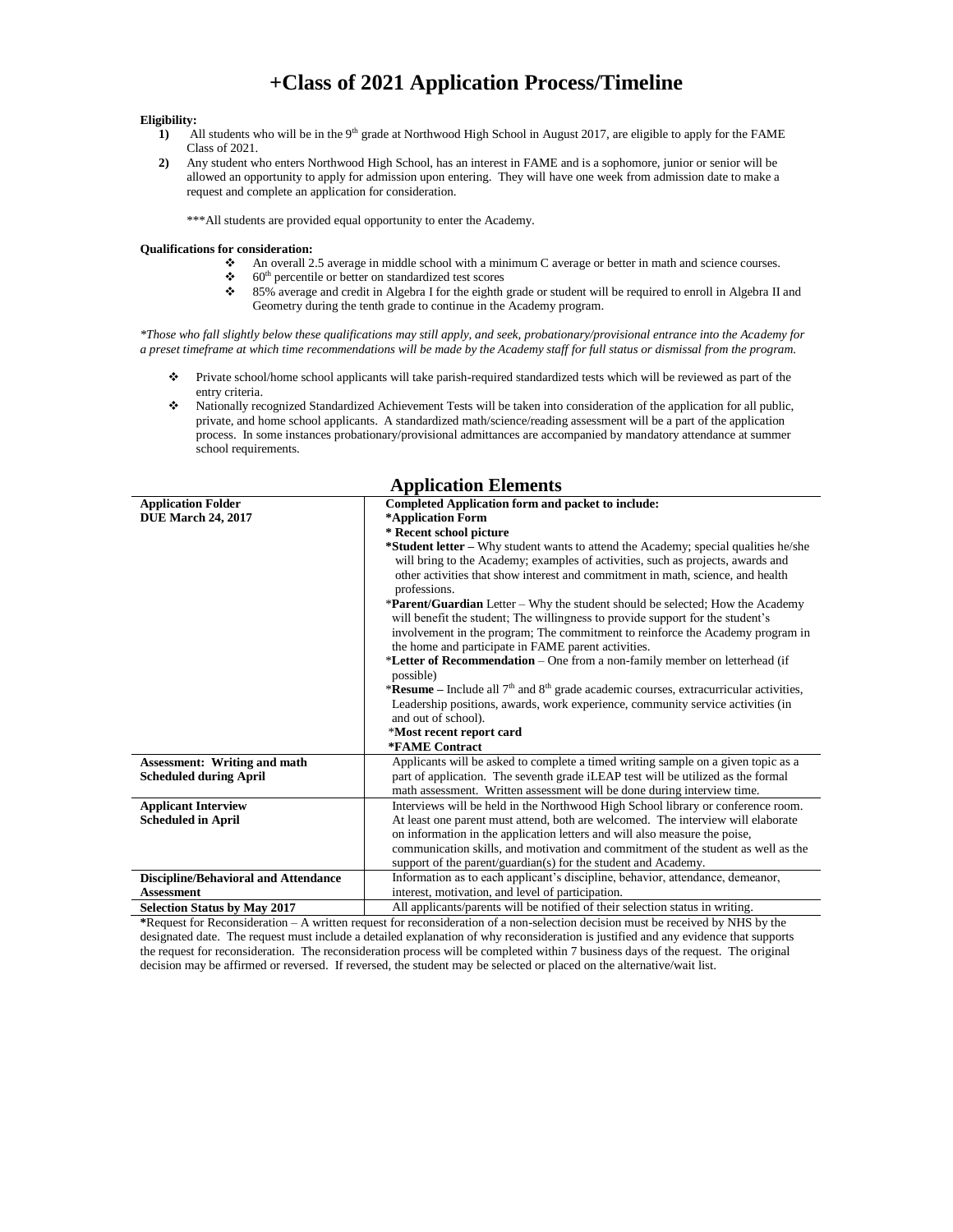## **F.A.M.E. Contract**

A FAME student will remain enrolled in the Northwood High School Program for one (1) year. We understand that satisfactory academic progress (B average), regular attendance, regular participation in the FAME club and a good discipline record are mandatory for continued study in the FAME program. Any student wanting out of the FAME program may apply to get out through parent conference with an administrator at the end of a school year.

Requirements to stay in FAME: -No D's or F's on semester grades -No Suspensions -Must attend monthly FAME meetings -Must participate in FAME community service -Must have regular attendance

Causes for Dismissal:

-If a student has any D's or F's on the semester final grades, a letter of probation status will be administered. If grades do not improve in the following semester, the student will be recommended for dismissal.

-If a student is suspended for any reason, they will be dismissed from FAME.

-If a student misses more than 2 FAME meetings the student will be recommended for dismissal.

-If a student misses more than 2 community service activities the student will be recommended for dismissal.

-If a student exceeds the CPSB attendance policy, the student will be recommended for dismissal.

\_\_\_\_\_\_\_\_\_\_\_\_\_\_\_\_\_\_\_\_\_\_\_\_\_\_\_\_\_\_\_\_\_\_\_\_\_\_\_\_\_\_\_\_\_\_\_\_\_\_\_\_ \_\_\_\_\_\_\_\_\_\_\_\_\_\_\_\_\_\_\_

*\_\_\_\_\_\_\_\_\_\_\_\_\_\_\_\_\_\_\_\_\_\_\_\_\_\_\_\_\_\_\_\_\_\_\_\_\_\_\_\_\_\_\_\_\_\_\_\_\_\_\_\_ \_\_\_\_\_\_\_\_\_\_\_\_\_\_\_\_\_\_\_*

\*\*All Dismissals will have final approval from administration.\*\*

*Student's Signature /Date*

Parent Signature/Date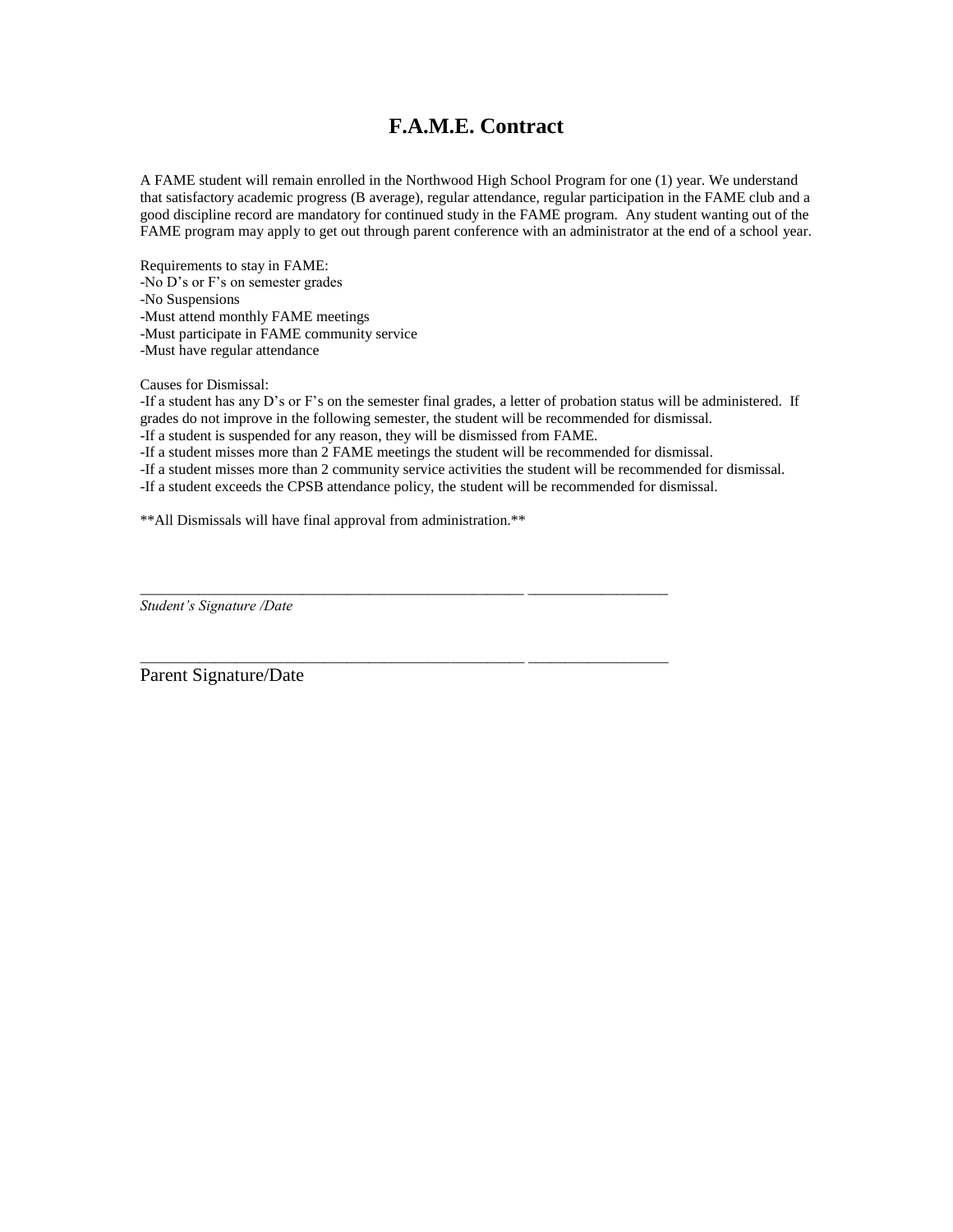# **Class of 2021 Four Year Plan**

| $9th$ Grade             | $\overline{10^{th}}$ Grade   | $\overline{11^{th}}$ Grade | $\overline{12^{th}}$ Grade | $\overline{12^{th}}$ Grade |
|-------------------------|------------------------------|----------------------------|----------------------------|----------------------------|
|                         |                              |                            | <b>Medical</b>             | <b>Science Track</b>       |
|                         |                              |                            | <b>Track</b>               |                            |
| English I E or          | English II E or              | English III E,             | English IV E,              | English IV E,              |
| G/T                     | G/T                          | $AP$ , or $G/T$            | AP, or G/T                 | AP, or G/T                 |
| <sup>1</sup> Geometry E | $1$ Algebra II E             | Advanced                   | Calculus                   | Calculus                   |
|                         | or DE                        | Math DE                    |                            |                            |
| ${}^{2}$ Algebra I E    | ${}^{2}$ Algebra II E        |                            |                            |                            |
|                         | and Geometry                 |                            |                            |                            |
|                         | E                            |                            |                            |                            |
| <b>Biology I E</b>      | Chemistry E                  | Anatomy &                  | Physics E                  | Physics E                  |
|                         |                              | Physiology                 |                            |                            |
|                         |                              | $E/DE$ or                  |                            |                            |
|                         |                              | Chemistry II               |                            |                            |
|                         |                              | DE                         |                            |                            |
| AP Human                | AP Govt. &                   | American                   | Western                    | Western                    |
| Geography or            | Politics or AP               | <b>History E</b>           | Civilization E             | Civilization E             |
| Civics E                | Human                        | Or AP US                   |                            |                            |
|                         | Geography                    | <b>History</b>             |                            |                            |
| PE I/JROTC I            | PE II &                      | Art                        | Medical                    | Academy                    |
| Spirit/Athletic         | Health/                      | Requirement                | <b>Terminology DE</b>      | Approved                   |
| Group                   | JROTC II &                   | for TOPS &                 | and Forensic               | Elective                   |
|                         | Health/ or                   | Core 4                     | Science                    |                            |
|                         | Spirit/<br>Athletic          | Endorsement                |                            |                            |
|                         |                              |                            |                            |                            |
| Introduction to         | Group<br>${}^{2}$ Geometry E | Health                     | Academy                    | Academy                    |
| <b>BCA</b>              | or <sup>1</sup> Academy      | Occupations I              | Approved                   | Approved                   |
|                         | Approved                     | or Academy                 | Elective                   | Elective                   |
|                         | Elective                     | Approved                   |                            |                            |
|                         |                              | Elective                   |                            |                            |
| Physical                | <sup>4</sup> Foreign         | ${}^{4}$ Foreign           | Academy                    | Academy                    |
| Science E               | Language I or                | Language II                | Approved                   | Approved                   |
|                         | ${}^{3}$ Foreign             | or <sup>3</sup> Academy    | Elective                   | Elective                   |
|                         | Language II                  | Approved                   |                            |                            |
|                         |                              | Elective                   |                            |                            |